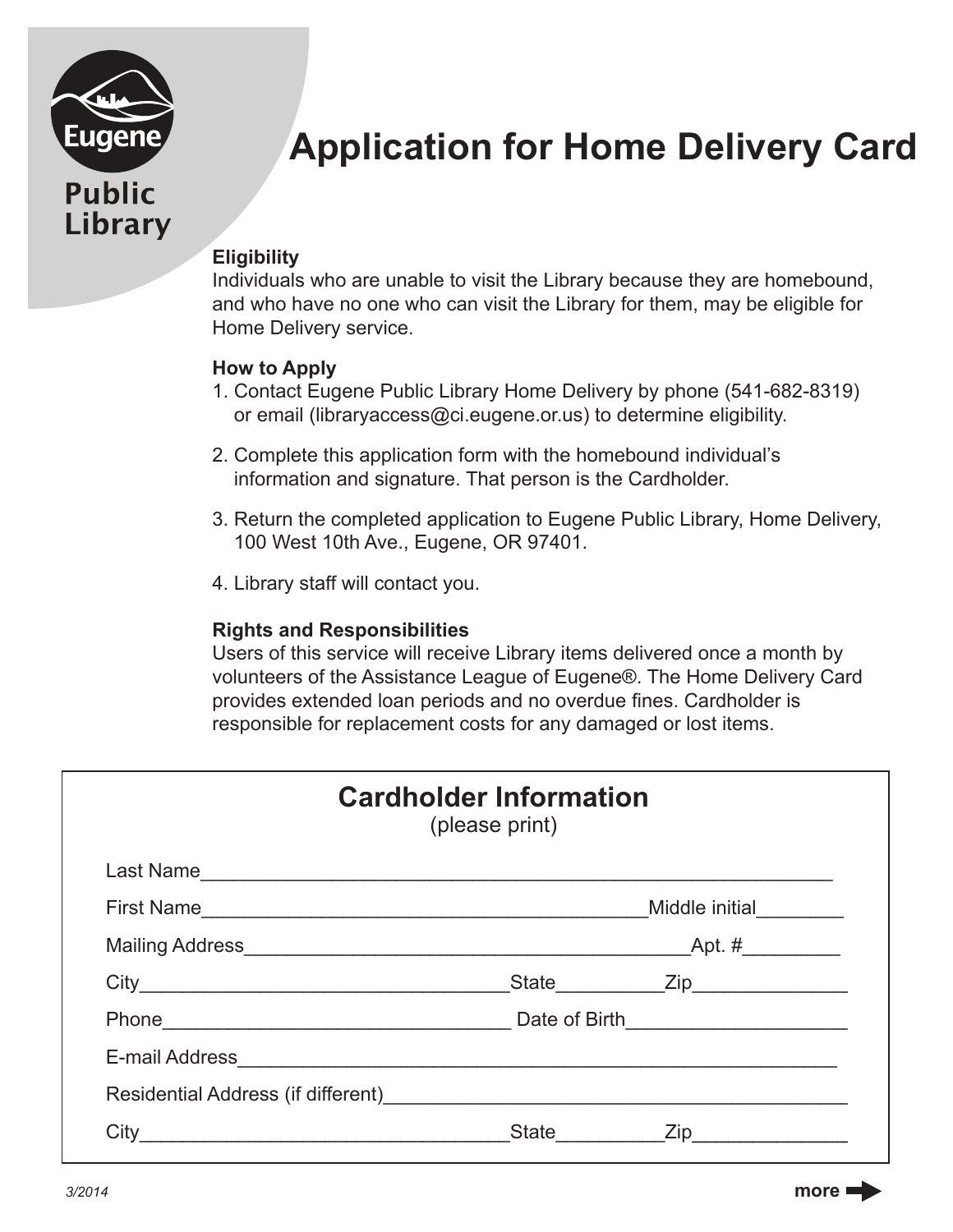# **Application for Home Delivery Card** *continued*

### **Please read before signing:**

I verify that the information I have supplied on this form is correct.

I assume financial responsibility for items borrowed with my Library card and for any charges to my Library card account.

I understand that this card is for my use only (not transferable).

I will notify the Library of any change in my address or phone number.

I will immediately notify the Library if my card is lost or stolen. I understand that I am financially responsible for all items borrowed on my card up to the point that I report the card as lost or stolen.

**Signature\_**\_\_\_\_\_\_\_\_\_\_\_\_\_\_\_\_\_\_\_\_\_\_\_\_\_\_\_\_\_\_\_\_\_\_\_\_\_\_\_\_\_ **Date**\_\_\_\_\_\_\_\_\_\_\_

If you would like Library staff to choose items for you, please complete the form titled "What would you like the Library to send you?" and return it with this application.

Please let us know if you have questions at any time.

Thank you!

#### **Eugene Public Library**

Home Delivery: 541-682-8319 libraryaccess@ci.eugene.or.us

100 West 10th Ave. Eugene, Oregon 97401

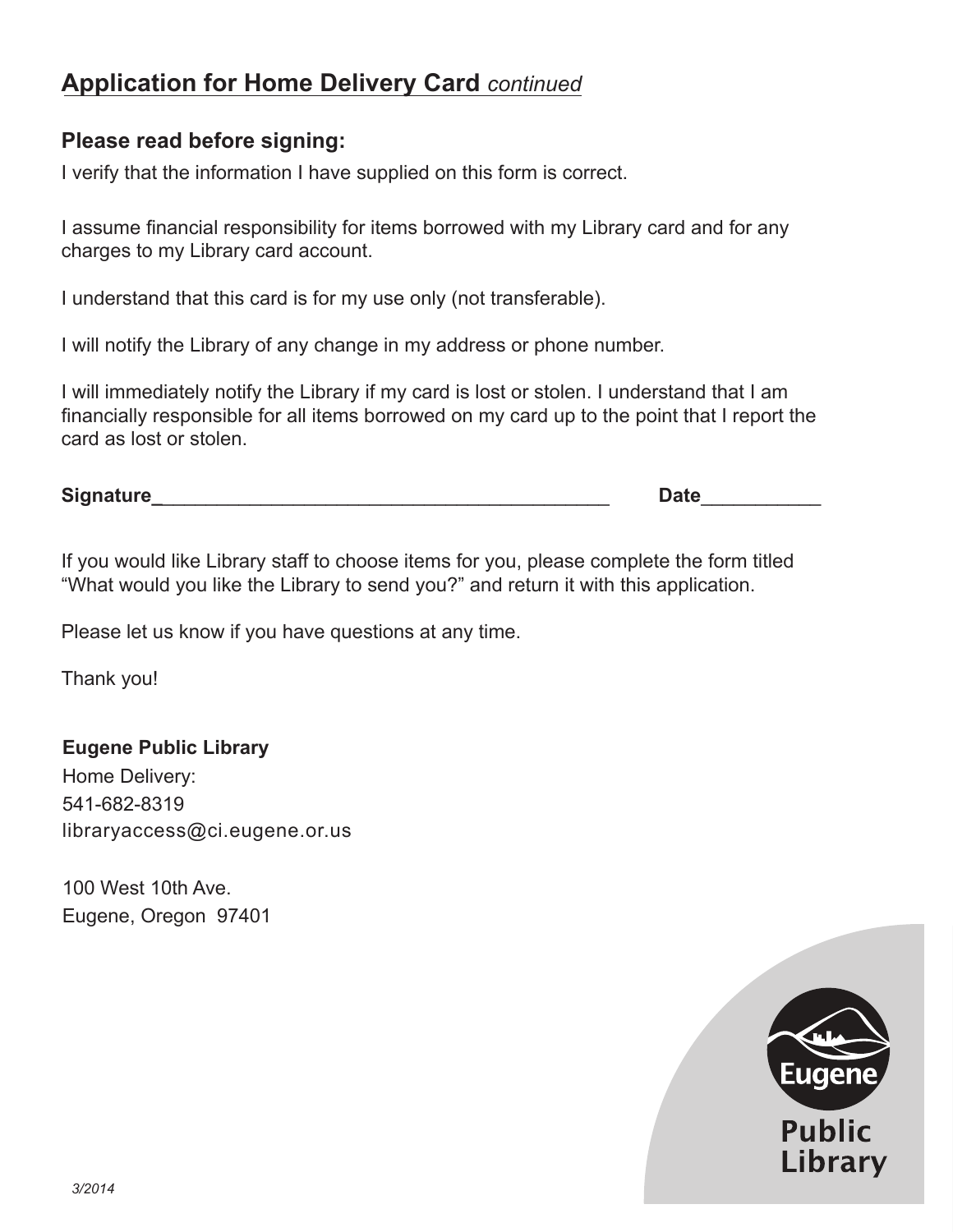| What would you like the Library to send you?                                                                                                                                                                                                                                                                                                                                                                                                                                                                                                                                                                                                                                                               |                                                                                                                                                                                                                                                                                                                                                                                                                                                                                                                                                                                                                                                                                                                                                                                                                                                                                        |  |
|------------------------------------------------------------------------------------------------------------------------------------------------------------------------------------------------------------------------------------------------------------------------------------------------------------------------------------------------------------------------------------------------------------------------------------------------------------------------------------------------------------------------------------------------------------------------------------------------------------------------------------------------------------------------------------------------------------|----------------------------------------------------------------------------------------------------------------------------------------------------------------------------------------------------------------------------------------------------------------------------------------------------------------------------------------------------------------------------------------------------------------------------------------------------------------------------------------------------------------------------------------------------------------------------------------------------------------------------------------------------------------------------------------------------------------------------------------------------------------------------------------------------------------------------------------------------------------------------------------|--|
| <b>FICTION</b>                                                                                                                                                                                                                                                                                                                                                                                                                                                                                                                                                                                                                                                                                             | <b>NONFICTION</b>                                                                                                                                                                                                                                                                                                                                                                                                                                                                                                                                                                                                                                                                                                                                                                                                                                                                      |  |
| Adventure<br><b>Animal stories</b><br><b>Classics</b><br><b>Christian fiction</b><br><b>Family sagas</b><br>Fantasy<br><b>Historical novels</b><br>Period<br>Countries_________________________<br>Horror<br>$\Box$ Literary<br><b>Mysteries</b><br>$\Box$<br>$\Box$ Gentle / Cozy<br>Tough<br>$\Box$<br>$\Box$ Police procedural<br>Private investigator<br>П<br>$\Box$ Other<br>Romance<br>Christian<br>Historical<br>Contemporary<br>$\Box$ Harlequin-type<br>Science fiction<br><b>Aliens</b><br>High tech<br><b>Militaristic</b><br>Outer space<br>$\Box$ Post-apocalyptic<br>Time travel<br><b>Thrillers</b><br>$\Box$ Courtroom<br>$\Box$ Medical<br>$\Box$ Psychological<br>$\Box$ Spy<br>Westerns | $\Box$ Adventure<br>$\Box$ Animal<br>$\Box$ Wild animals<br>Pets<br>□ Specific animal___________________<br>$\Box$ Biography<br>$\Box$ Historical $\Box$ Royalty<br>Movie stars $\Box$ Sports figures<br><b>Political figures</b><br>$\Box$ Business<br>$\Box$ Cooking<br>Cookbooks (specify)__________<br>$\Box$ Stories about cooking<br>□ Crafts (specify) __________________<br>$\Box$ Gardening<br>$\Box$ How to<br>$\Box$ Stories about gardening<br>$\Box$ Folklore / Mythology<br>$\Box$ Health<br>$\Box$ Diet / Nutrition<br><b>Fitness</b><br>$\Box$<br>$\Box$ Other and $\Box$ Other and $\Box$<br>$\Box$ History<br>$\Box$ Humor<br>Inspirational<br>$\neg$ Nature<br>$\Box$ Poetry<br>□ Political (specify) ________<br>Psychology / Self Help<br><b>Religion / Spirituality</b><br>Science<br>Sports (specify)___________________<br>Travel (specify) __________________ |  |
|                                                                                                                                                                                                                                                                                                                                                                                                                                                                                                                                                                                                                                                                                                            | True crime                                                                                                                                                                                                                                                                                                                                                                                                                                                                                                                                                                                                                                                                                                                                                                                                                                                                             |  |